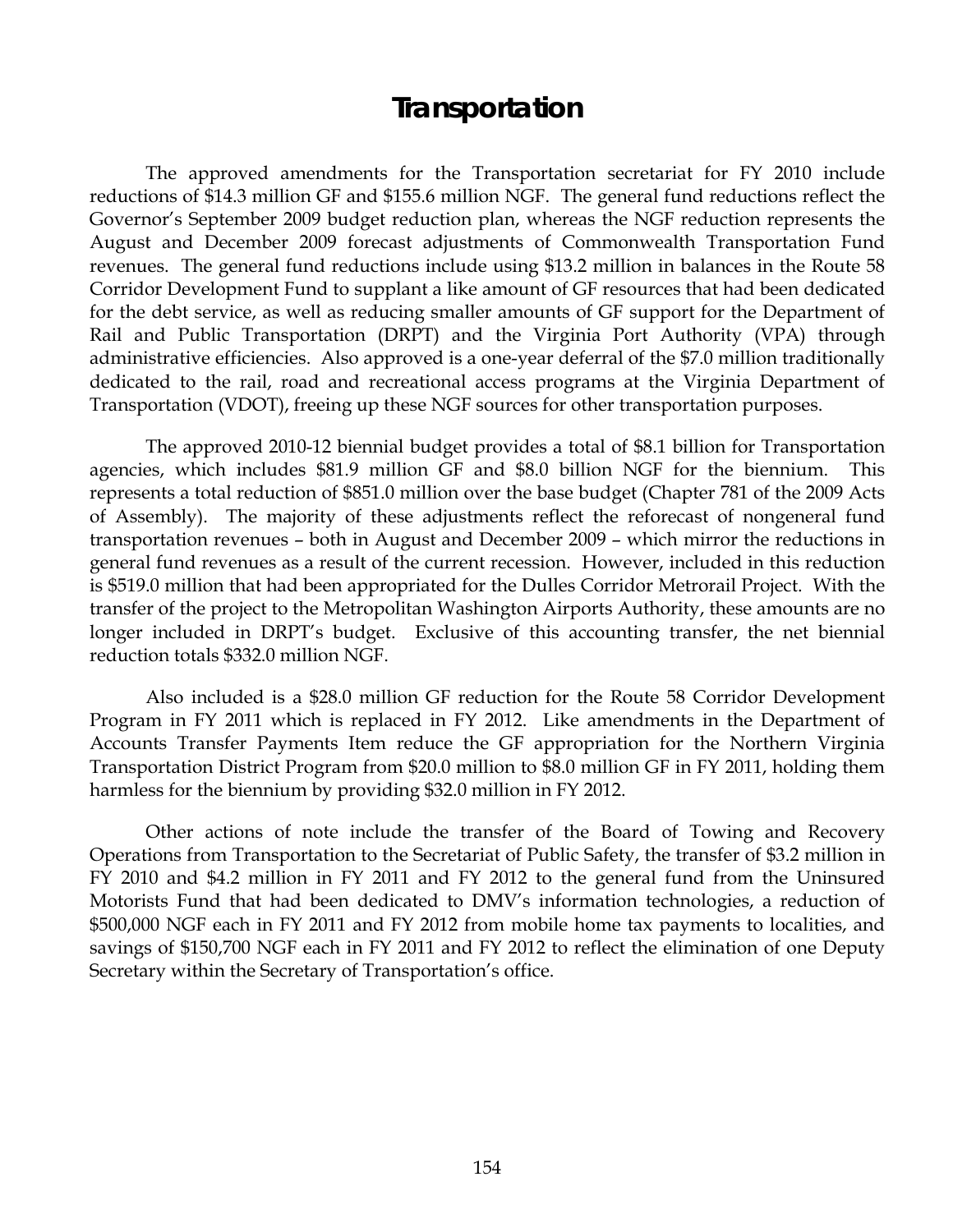# **HB 29 (Chapter 872)**

### • **Department of Aviation**

− *Governor's September 2009 Budget Reductions.* Reflects a GF reduction of \$5,388, reflecting the reversion of FY 2009 balances of GF amounts dedicated to support state use of DOAV aircraft.

### • **Department of Motor Vehicles**

- − *Governor's September 2009 Budget Reductions.* Transfers to the general fund \$3.2 million in revenues generated by the Uninsured Motorists Fund that previously had been retained by DMV to support its information technologies initiatives.
- **Department of Rail and Public Transportation** 
	- Governor's September 2009 Budget Reductions. Reflects the transfer of \$476,858 of GF revenues appropriated to DRPT back to the general fund. A like amount of administrative efficiencies has been identified by the Department so that no corresponding diversion of nongeneral fund resources is required.
- **Department of Transportation** 
	- − *Align Appropriation to Reflect FY 2010 Revenue Forecast Adjustments.* Reduces the agency's appropriation by \$152.4 million NGF the second year to reflect the August and December 2009 re-estimates of Commonwealth Transportation fund revenues.
	- − *Spread Budget Reductions Included in Chapter 781.* Item 462.05 of Chapter 781 includes a transportation revenue reduction of \$359.9 million reflecting the February 2009 reforecast. This item is eliminated and the individual items in the VDOT budget are adjusted to reflect the February forecast changes as well as the \$152.4 million reduction referenced above.
	- − *Suspend Funding for Access Programs.* Authorizes a one-year suspension of the \$7.0 million in NGF funding for road, rail and recreational access programs funded through the Department of Transportation. These programs are restored in FY 2011-12.
	- − *Governor's September 2009 Budget Reductions.* The amendments include the reversion of \$13.2 million in GF support for the Route 58 Corridor Development Program. Balances in the Fund from accumulated interest earnings are used to offset the reduction and maintain funding of \$40.0 million for the program in FY 2010.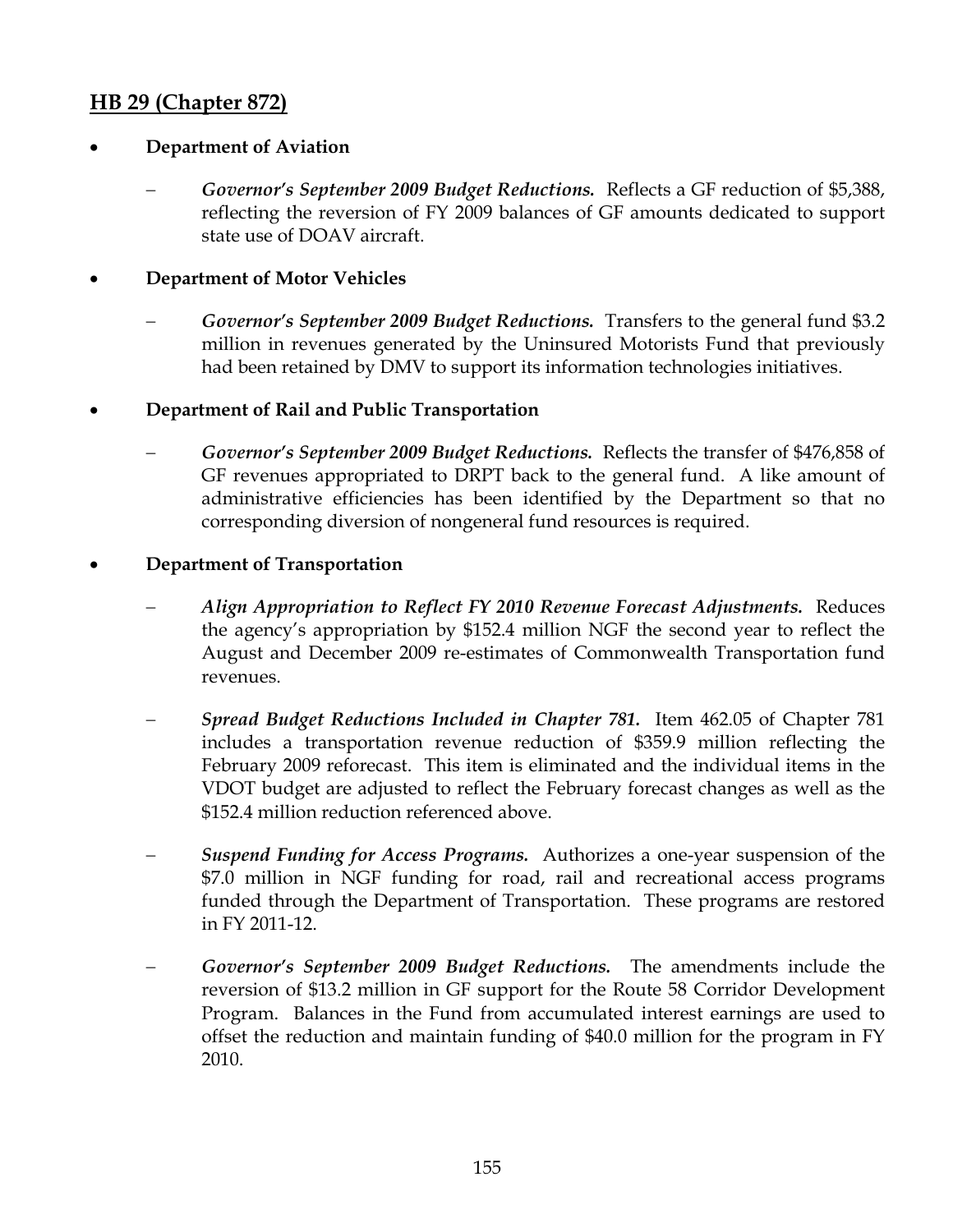## • **Virginia Port Authority**

- − *Governor's September 2009 Budget Reductions.* Reduces the GF appropriation for the VPA by \$593,255 in FY 2010. Although the GF appropriation for the VPA is used to support city-street payments for localities hosting port facilities, those payments are unreduced. Instead, administrative efficiencies within the Authority are generated to maintain the \$950,000 payment from NGF resources.
- − *Remove Requirements on Debt Service for Craney Island.* Eliminates language that prohibited the payment of debt service for Craney Island Improvement bonds until FY 2012. These bonds had previously been authorized, but have not been issued.

### • **Motor Vehicle Dealer Board**

− *Nongeneral Fund Transfer.* An amendment in Part 3 of HB 29 contains a one-time transfer of \$700,000 to the GF from balances in the Motor Vehicle Dealer Board's "lemon fund" to help offset the GF revenue shortfall.

# **HB 30 (Chapter 874)**

- **Secretary of Transportation** 
	- − *Eliminate Deputy Secretary Position.* Reduces the NGF appropriation for the Secretary's office by \$150,700 in both FY 2011 and FY 2012 to reflect the elimination of one of the two Deputy Secretary of Transportation positions.
	- *Implement Sub-Cabinet on Community Investment Recommendations. Includes* two language amendments relating to recommendations of the Governor's Sub-Cabinet on Community Investments. The first states that the Secretary must ensure that the planning and evaluation of projects is consistent with Executive Order 69 (2008) which sets out principles of sustainability. The second states that the CTB shall provide matching funds only to those MPOs that have established regional transportation and land use performance measures, pursuant to Chapter 670 of the 2009 Acts of Assembly.
	- *Review of the Virginia Transportation Research Council.* Directs the Secretary of Transportation to consider downsizing or eliminating the Virginia Transportation Research Council.
	- − *Dulles Access Toll Road Connector.* Continues language ensuring that sound walls will be built in conjunction with the Dulles rail project along the Dulles Access Toll Road Corridor to Interstate 66.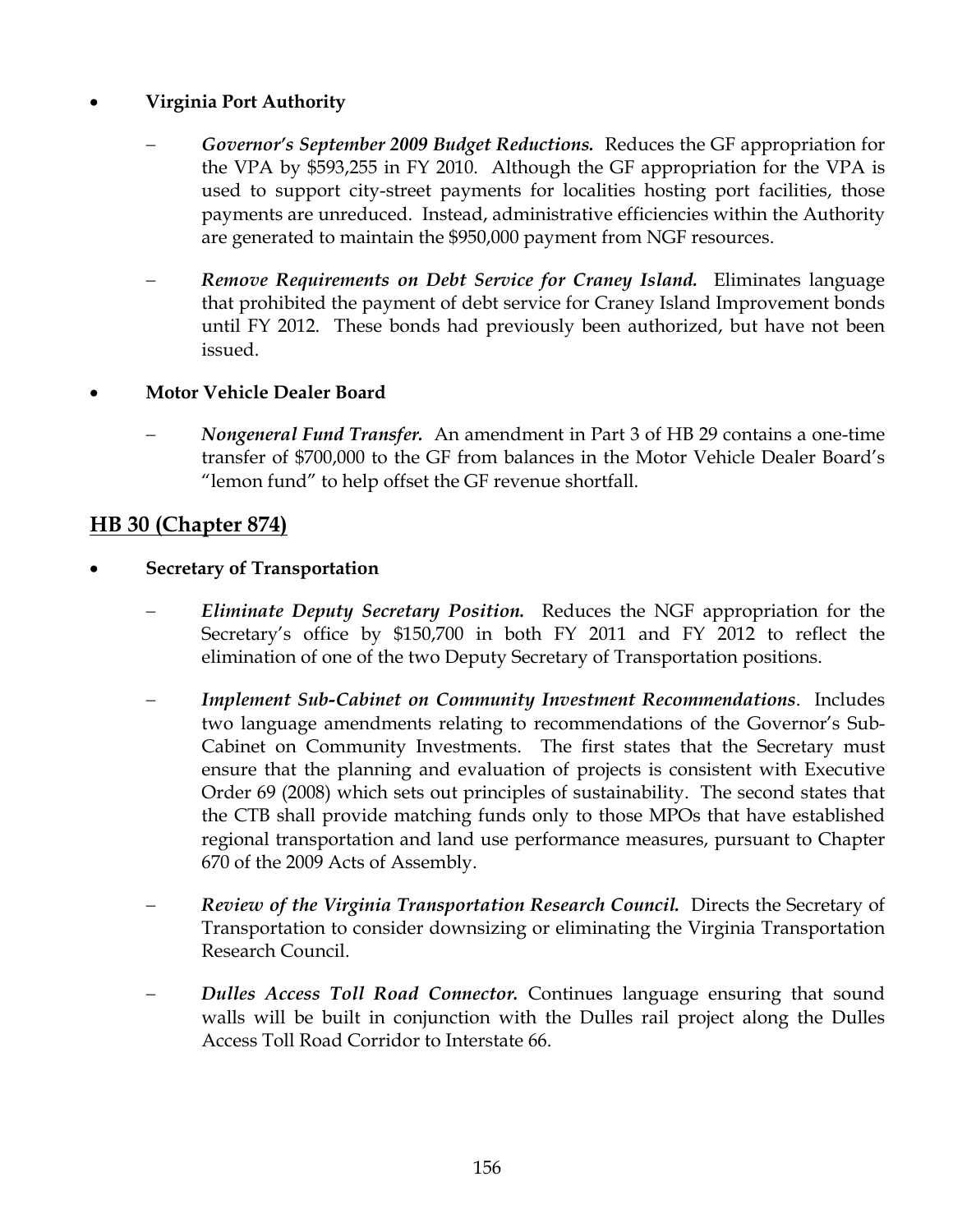### • **Department of Aviation**

- Increase Commonwealth Airport Fund Appropriation. Increases the nongeneral fund appropriation of Commonwealth Airport Funds by \$8.9 million each in FY 2011 and FY 2012 to more accurately reflect the revenues appropriated from this fund.
- − *Reduce GF Support for Use of Executive Aircraft*. Captures \$1,038 in prior year balances from amounts provided to DOAV for support of executive aircraft usage. Also included is a GF reduction of \$4,300 in FY 2011 and \$5,338 in FY 2012 in support for these aircraft.

#### • **Department of Motor Vehicles**

- − *Reflect Transfer of Uninsured Motorists Fee Revenues to the General Fund.* As a continuation of the September 2009 budget reduction strategies, the \$3.2 million that had been retained by DMV for its information technology initiatives each year is transferred to the general fund in Part 3 of the budget. Because of the multiphase nature of the systems redesign, DMV can adjust the project schedule to address this reduction.
- − *Reduce Payment of Mobile Home Taxes to Localities.* Implements a 10 percent reduction in the mobile home sales and use tax revenues and transfers \$500,000 each year to the general fund.
- *Reflect NGF Revenue Collections.* Increases the NGF appropriation for the payments made to localities from the vehicle rental tax by \$1.0 million each in FY 2011 and FY 2012. This is a technical adjustment to reflect appropriations that had been increased administratively in prior years.

#### • **Department of Rail and Public Transportation**

− *Reduce Appropriation to Reflect NGF Revenue Reforecast and Transfer of Dulles Corridor Metrorail Project.* Reduces the agency's NGF appropriation by \$217.8 million in FY 2011 and \$187.6 million in FY 2012 to reflect the latest revenue estimates for the Transportation Trust Fund and federal funds and the transfer of the Dulles Corridor Rail Project from DRPT to the Metropolitan Washington Airports Authority (MWAA). Embedded in this action is a base adjustment removing \$519.0 million NGF of the Dulles Corridor Rail Project funding because this project has been transferred to MWAA. Exclusive of the rail project transfer, DRPT's nongeneral fund revenues reflect an increase of \$41.7 million in FY 2011 and \$71.9 million in FY 2012, which includes revenue reductions offset by the transfer of funding for regional surface transportation programs and congestion mitigation and air quality funding to DRPT, as well as the appropriation of Capital Bond Project proceeds.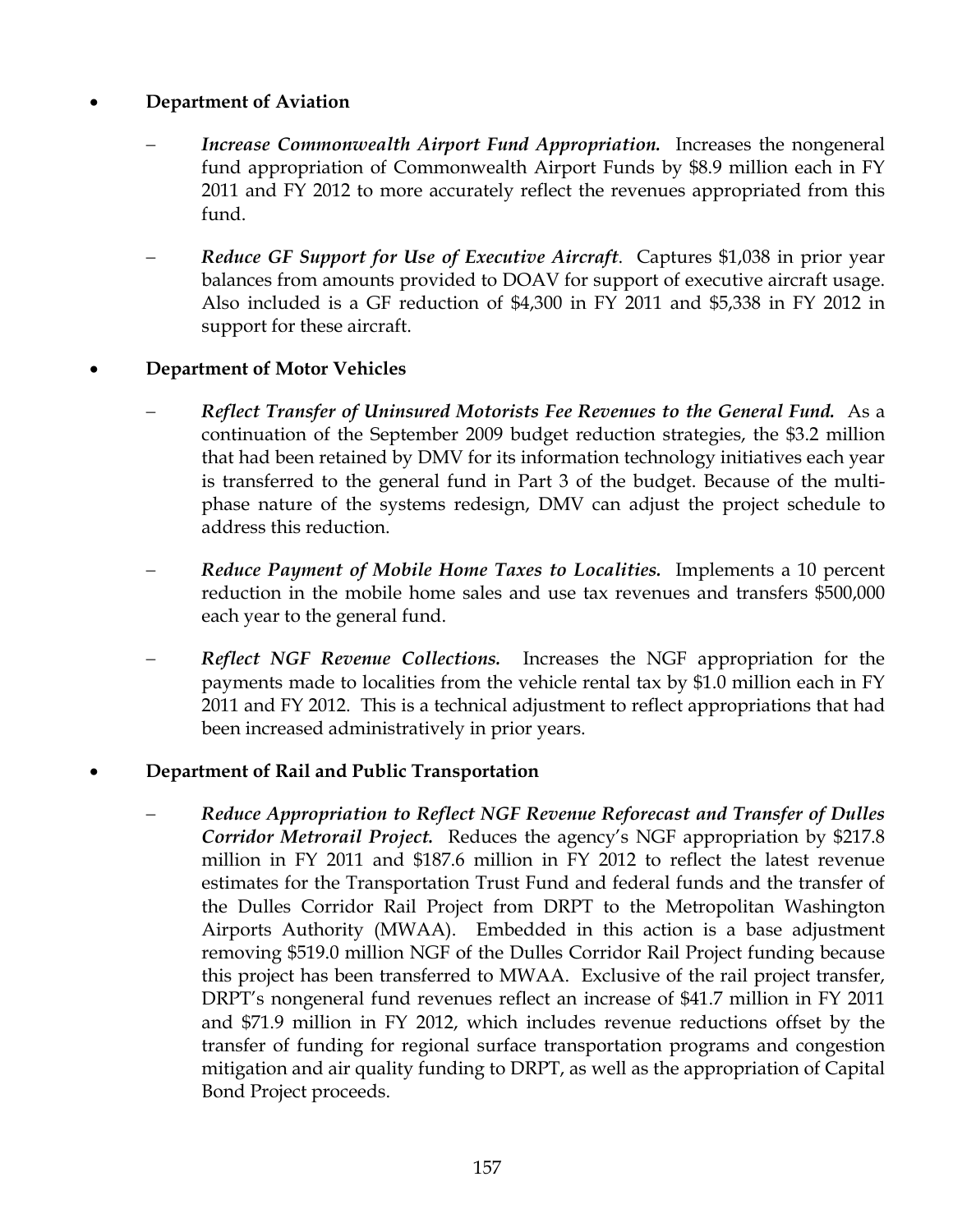- − *Transfer Rail Industrial Access Program Appropriation.* Increases the agency's NGF appropriation by \$3.0 million each in FY 2011 and FY 2012 to reflect the transfer of the HMOF revenues dedicated to the Rail Industrial Access Program from VDOT to DRPT. Although DRPT manages the program, in the past the funds had been appropriated to VDOT. This action results in no net change to the program.
- − *Retain Transit Capital Funding*. Removes language that would have redirected \$30.0 million from the transit capital program and reduced formula assistance.
- − *Hampton Roads Rail Corridor Development.* Allows the Commonwealth Transportation Board to allocate up to 20 percent of transit capital funding to transit operations, if funds available for operating expenses are projected to be less than the current fiscal year. A separate amendment authorizes the use of Rail Enhancement Funds for passenger rail service from Richmond to Norfolk and for supporting the operating cost of the existing Lynchburg to Washington Amtrak service
- *Remove Service Restriction.* Removes language that would have prohibited passenger rail service in the Route 29 and I-95 corridors if the individual station was not within a designated urban development area.
- − *Roanoke Passenger Service.* Directs the development of commuter bus service from Roanoke to Lynchburg in order to provide increased range of service to the existing Lynchburg to Washington Amtrak service.

### • **Department of Transportation**

- − *Reduce NGF Appropriation to Reflect FY 2010 Revenue Forecast Adjustments.*  Reduces VDOT's NGF revenues by \$259.5 million in FY 2011 and \$244.6 million in FY 2012 to reflect changes in the transportation revenue forecast since the passage of Chapter 781.
- *Reduce VDOT MEL to 7,500.* Reduces VDOT's maximum employment level (MEL) from 8,350 to 7,500 to reflect the Department's intention to reduce actual full-time employees to that level. Language was included in Chapter 781 to enact the VDOT Commissioner's "Blue Print" which reduces VDOT's workforce to 7,500 by July 1, 2010.
- − *Supplant GF Support for Route 58 Corridor Development Program*. Continues to provide general fund support of \$12.0 million in the first year and \$68.0 million in the second year to cover debt service on Route 58 projects. This represents a reduction of \$28.0 million GF in FY 2011, however the FY 2012 appropriation is increased by \$28.0 million, keeping the amounts for the biennium at \$80.0 million. The NGF transfer to the program is set at \$20.0 million the first year and \$4.0 million in FY 2012.